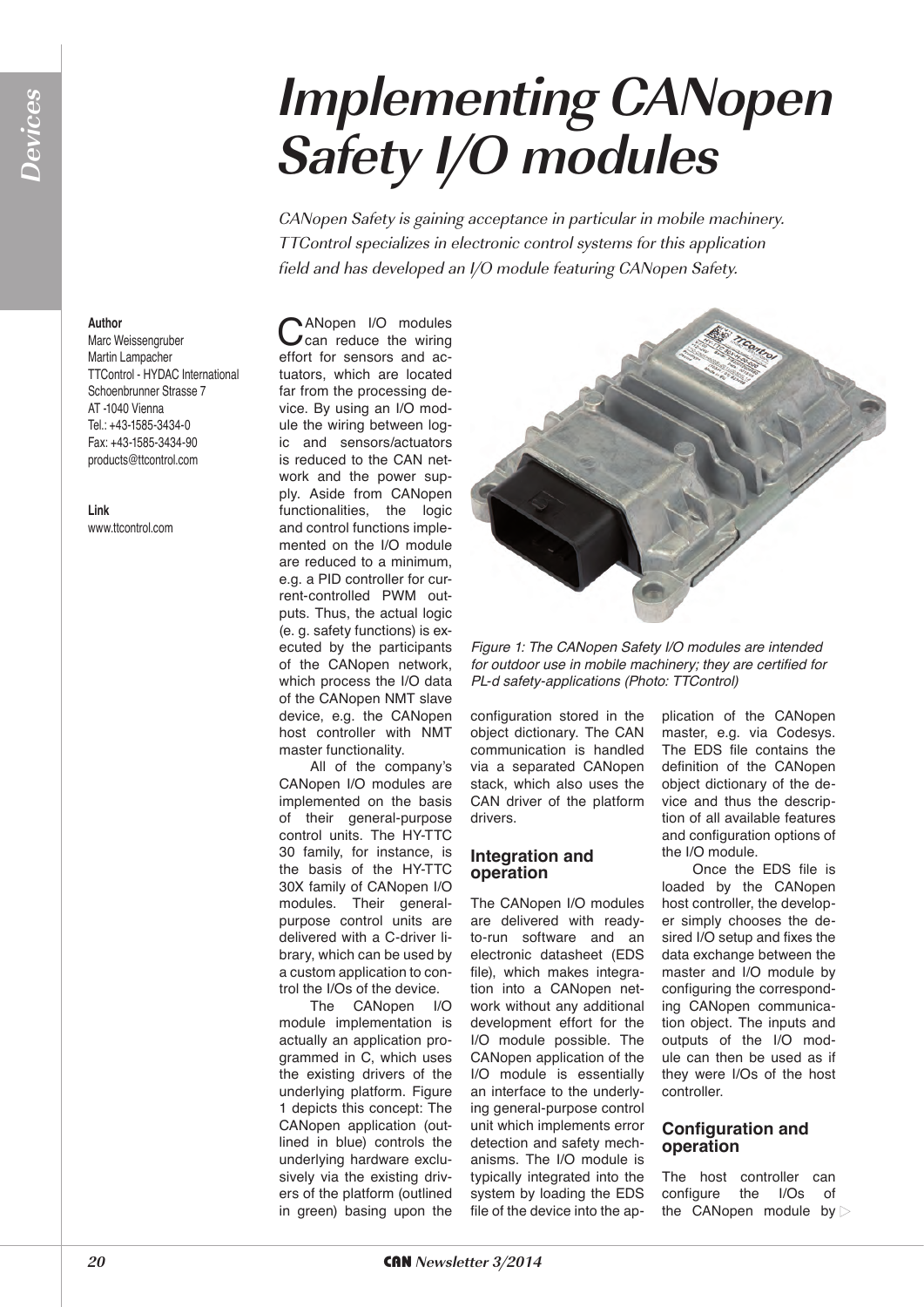writing the required configuration parameters to the object dictionary of the device via SDO (Service Data Object) services. All configuration options of the device, including the configuration of a pin-functionality (e.g. configure the pin for use as digital output, PWM output, timer input or analog input), modes (measurement of voltage, resistance or current if configured as analog input) and safety parameters (e.g. upper and lower voltage limits of an analog input; the limits are periodically monitored by the device), are reflected by dedicated entries in the manufacturer specific area of the object dictionary.

Similarly, dedicated entries exist, which contain the pin values of the CANopen I/O module. The I/O device updates the entries of the input process data in the object dictionary periodically. The host controller or other connected CANopen devices can retrieve these values via the corresponding CANopen communication objects. Typically the I/O module is configured to periodically transmit input data via PDO (Process Data Object) or SRDO (Safety-Related Data Objects).

Analogously, outputs of the I/O module are controlled by writing the required set-points (such as the duty-cycle of a PWM output or the level of a digital/voltage output) to the object dictionary using CANopen communication objects. The I/O module periodically checks whether the corresponding entries have been updated and uses the set-points to control the output. Typically the I/O module is configured to receive these set-points via PDO or SRDO.

## **Diagnostics and error control**

The I/O modules autonomously perform diagnostic tasks (e. g. RAM-tests of the

CPU, signal-range checks of I/Os, monitoring of board temperature) and check the I/Os for errors (e. g. shortcircuit or open-load detection) – the developer using this I/O module is relieved from this task. This reduces the development effort of the application on the CANopen host controller to a minimum.

It is only necessary to check and monitor the status of the used I/Os. Additionally, the NMT status is observed. Similar to the pin values used to read input data and set outputs, dedicated entries exist in the object dictionary, which contains the status of each pin (e.g. pin is o.k., short circuit has been detected or open load is present). The host controller or other connected CANopen devices can retrieve the status via CANopen communication objects. Typically the I/O module is configured to periodically transmit the status data via PDO or SRDO.

In addition to these manufacturer-specific entries the CANopen I/O modules also support the error handling mechanism of emergency messages as defined by the CANopen specifications. The devices generate EMCY (emergency) messages in case of critical errors such as shortcircuits (as specified in CiA 401) or manufacturerspecific events. An example for a manufacturer-specific event of the CANopen I/O modules is the activation of a protection mechanism, which prevents the device from damage (input and output protection).

By implementing both the manufacturer-specific monitoring approach (retrieving status information by reading dedicated entries in the object dictionary) as well as the error handling mechanism of EMCY messages – the user has the freedom to choose which approach to use.  $\triangleright$ 

# CANtouch<sup>®</sup> this...



# **Innovation 2014**

- One device fits all requirements of CAN bus diagnosis
- Mobile use
- Physical and logical analysis
- Simplified evaluation system with traffic lights and smileys
- By the developers of CAN-Bus Tester **MARKET LEADER**

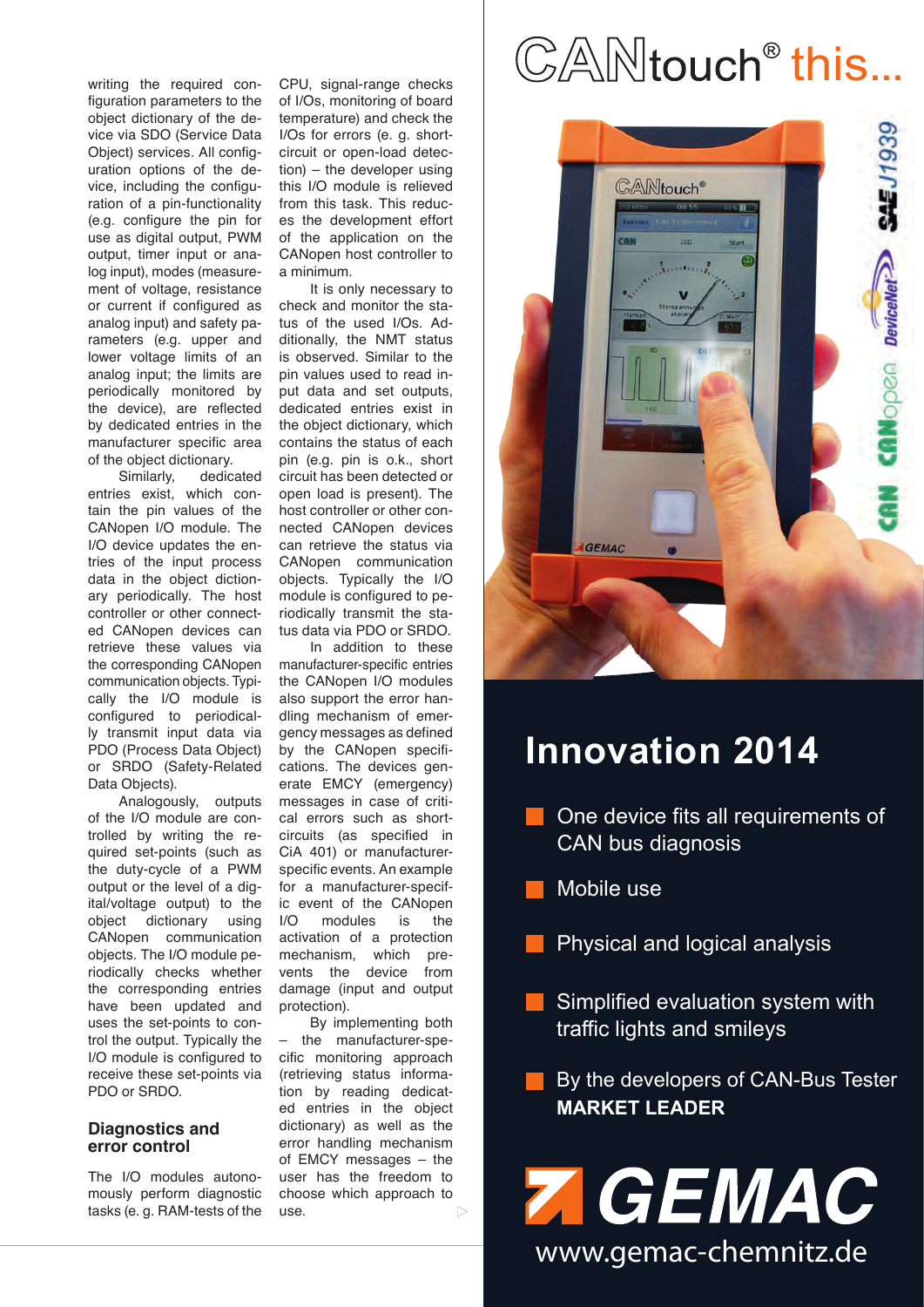# **Implementing CANopen Safety**

The HY-TTC 48X and HY-TTC 36X families are the company's first CANopen Safety devices. The HY-TTC 48XS module meets the necessary safety requirements of ISO 13849- 1. It has been certified for PL-d (performance level) according to ISO 13849-1 by TÜV North (Germany). The HY-TTC 30XSH and HY-TTC 30XSI safety variants are subject to certification according to PL c of ISO 13849-1. The CANopen Safety I/O modules are based on single-channel software architecture and support safe communication via CANopen according to EN 50325-5 via a single CAN channel.

A fundamental part of the safety concept of the CANopen I/O modules is the fact that they are developed as pure software applications on top of the matching, certified general-purpose ECUs. The majority of the safety requirements are implemented by this safety platform whose safety concept and parameters (e.g. assumed safety function, performance level and diagnostics as well as safety critical system components) match the ones of the CANopen safety I/O module.

The underlying certified safety platform executes all diagnostic measures such as the required fault-detection mechanisms to achieve the required diagnostic coverage as well as internal checks of the CPU – independent of the actual application. The safe execution of the actual application is also ensured by the safety platform by executing internal tests of the CPU (such as periodic tests of the CPU registers, stack checks, RAM tests and a CRC check of the flash) and by the ECU architecture itself (e.g. 1oo1D architecture with the corresponding test equipment such as

a watchdog). The currently available CANopen I/O modules feature a microcontroller of the Infineon XC2000 series. The HY-TTC 48XS, for instance, uses the XC2287M microcontroller, which features an integrated ECC test to protect the RAM and therefore allows to assume that all data in the RAM is protected against bit-flips (the device activates the safestate in case such a bit-flip is detected).

Thus the main respon-



**Requirements for the system designer**

A safety manual is provided to the system integrator, in order to ensure the correct integration of the CANopen safety I/O module into the overall functional safety concept of the safety system. These requirements have to be fulfilled to reach the specified level of safety integrity.<br>The safety manual

also includes requirements for the safe configuration of manufacturer-specific

manual

CAN[open] traffic (e.g. configuration- or process data)

# *Figure 2: Basic outline of the concept used for the TTControl CANopen I/O modules (Source: TTControl)*

sibility of the CANopen application software is essentially only to safe the CAN communication channel as specified in EN 50325-5, e.g. by activating the safe-state in case of a loss of communication caused by a cable break on the CAN-lines. The application uses single-channel architecture, i.e. no software parts are executed redundantly (neither in time nor by software diversity).

device parameters such as pin-configurations and modes, which are not covered by EN 50325-5. For compatibility reasons between safe and non-safe CANopen I/O modules as well as third-party CANopen<br>configuration tools the configuration tools the CANopen I/O modules do not require specific configuration mechanisms (such as the calculation of CRC values) for the safe configuration.

Instead, the safety manual specifies a certain sequence, which has to be followed for the configuration if the device is used in safety-related systems:

- ◆ By default, all configurable pins of the CANopen devices are disabled (set to "not configured"). Thus the device has to be configured before use by writing the corresponding entries in the object dictionary.
- ◆ The device is configured by using the general CANopen configuration sequence (such as for PDOs), i.e. by using SDO services to write the required settings to the object dictionary.
- In order to ensure that the device has not received wrong values, e.g. due to bit-flips in the CAN frames containing the configuration data, all settings have to be read back and compared to the desired settings. The configuration has to be repeated if there are any errors.
- ◆ Once configured, the device has to be instructed to store the configuration in its non-volatile memory by writing the proper values to the CANopen parameter (1010h as specified in CiA 301).

The device stores the configuration redundantly and with CRC protection to provide the proper error detection. Upon start-up the device checks the consistency of the configuration; during run-time the configuration data is inherently protected by the underlying safety platform (amongst others by periodic tests of the RAM).

Specifying such a configuration sequence allows a certain degree of flexibility: In the prototyping phase of a system it is still easily possible to even manually configure the device. This would not be trivial if, for example, it was required to write  $\triangleright$